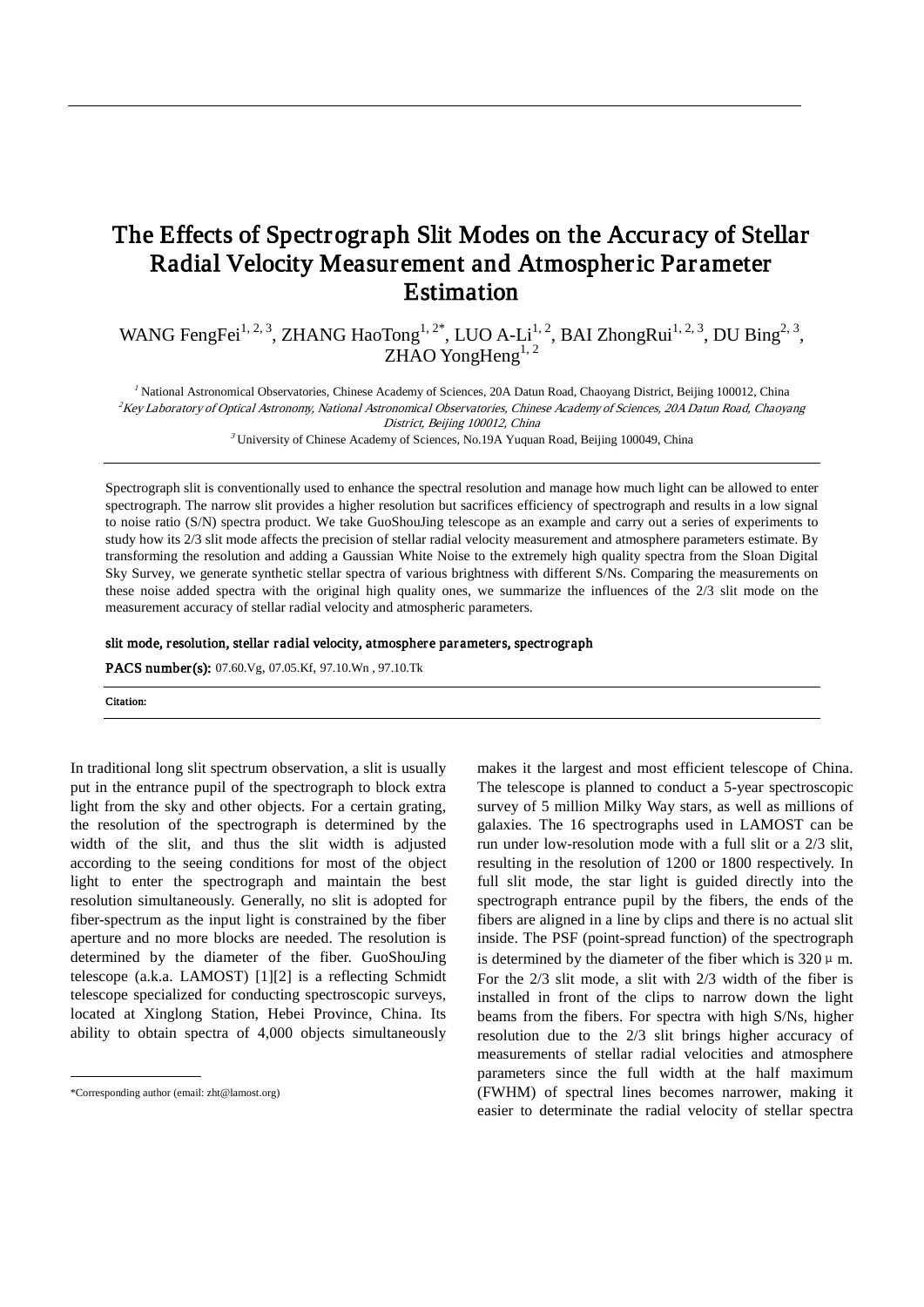and estimate stellar atmosphere parameters, including effective temperature (Teff), surface gravity (Logg), and metallicity ([Fe/H]) as more subtle features of spectra are resolved. On the other hand, the 2/3 slit mode provides higher resolution at the cost of losing more light, which means lower S/N spectra product. Therefore, one needs to choose the slit mode based on the specific scientific goal. For example, galaxy observers may give priority to higher S/N while stellar researchers prefer higher resolution to view more features of stars in the Milky Way. Balancing the LAMOST different projects including the LAMOST ExtraGAlactic Survey (LEGAS) [2], and the LAMOST Experiment for Galactic Understanding and Exploration (LEGUE) [3] survey of Milky Way, the scientific committee of LAMOST telescope decided to use slits with 2/3 fixed width for LAMOST surveys, which meets the goals of two surveys.

We know how slit modes affect the efficiency and resolution, but with no quantitative study on how much they affect the accuracy of stellar radial velocity and atmosphere parameters determination. In this paper, we study this kind of influence using more than 3,000 high quality stellar spectra from the Sloan Digital Sky Survey (SDSS) [4] as our sample. We first calculated the theoretical counts and noise level for different star brightness levels, and then degraded those high quality spectra accordingly. Next we measured the radial velocities and parameters of these noise added spectra by using our stellar parameter pipeline. We repeat the above steps on full slit and 2/3 slit mode respectively to examine how much the different slit modes affect the measurement precision.

Table 1 The signal-to-noise per pixel for stars with different magnitudes under specific slit and efficiency modes.

| µ-band              |    |    |    |    |  |  |
|---------------------|----|----|----|----|--|--|
| Mag                 | 16 | 17 | 18 | 19 |  |  |
| Mode                |    |    |    |    |  |  |
| Slit1               | 51 | 29 | 15 |    |  |  |
| $2/3$ slit $(78%)$  | 45 | 25 | 13 | 6  |  |  |
| $2/3$ slit $(60\%)$ | 39 | 22 | 11 | 5  |  |  |
| <i>i</i> -band      |    |    |    |    |  |  |
| Mag                 | 16 | 17 | 18 | 19 |  |  |
| Mode                |    |    |    |    |  |  |
| Slit1               | 51 | 29 | 15 |    |  |  |
| $2/3$ slit $(78%)$  | 45 | 25 | 13 | 6  |  |  |
| $2/3$ slit $(60\%)$ | 39 | 22 | 11 | 5  |  |  |

Theoretically, the efficiency of 2/3 slit mode is supposed to be 78% of the full slit. In practice, this [proportion](http://dict.youdao.com/w/proportion/) varies from 60% to78% based on a series of inner experiments on spectrograph slit. In this paper, we will calculate stellar parameters with modes of full slit (hereafter, slit1), 2/3 slit with 60% efficiency (hereafter, 2/3slit60%), and 2/3 slit with 78% efficiency of full slit (hereafter, 2/3slit78%). Assuming that LAMOST has an effective aperture of 4.5 meters, and observing a plate with exposure time 1800 seconds, we calculated the theoretical S/N per pixel of a stellar object at the wavelength of 4770 angstrom (center of SDSS g-band) and 7625 angstrom (center of SDSS *i*-band) with magnitudes of 16, 17, 18, and 19 respectively. Corresponding S/N values of different slit modes are listed in Table 1.

### 1 Sample and Synthetic Spectra

The SDSS, with similar wavelength range coverage and resolution to LAMOST, provides millions stellar spectra product. We select stellar spectra with best qualities from SDSS data release 7 (DR7) with S/Ns over 80. The specific query command used for SDSS CasJobs tool [5] is "select plate, mjd, fiberid, sptypea, sna, g0, ELODIErv from sppparams where  $\text{sna} > 80$  and  $\text{g} < 16$  and  $\text{g} > 12$  and abs(ELODIErv)<200" and we obtain 3,207 objects. These spectra are good enough to be considered as signal without noise. The spectral types of these objects include A, F, G, and K type stars. The distribution of  $g$  magnitude of this set, showed in Figure 1, is concentrated at  $15 \sim 16$  and  $g -r$ color of 0.1 to 0.7. The gap between 0.4 and 0.5 shows the Sloan Extension for Galactic Exploration and Understanding (SEGUE)[5] has a selection effect here and there are not many super high S/N stellar spectra in this region.



Figure 1 The distribution of magnitudes of g and the color-magnitude diagram of our sample. The gap between 0.4 and 0.5 is due to the selection effect of SEGUE.

In order to generate LAMOST full slit and 2/3 slit modes spectra, we need to change the SDSS resolution to corresponding LAMOST resolutions. We determine the resolution of SDSS spectra as 2100 and LAMOST as 1800 at 5500 angstrom by measuring the FWHM of sky emission lines. Employing the de-resolution equation as below, we degraded the SDSS spectra to LAMOST resolution by convolving a Gaussian kernel with sigma  $\sigma$ ) equal to 0.67

$$
\sigma = \sqrt{\left(\frac{5500}{1800}\right)^2 - \left(\frac{5500}{2100}\right)^2} / 2.35 = 0.67
$$

Then we have obtained the simulative LAMOST 2/3 slit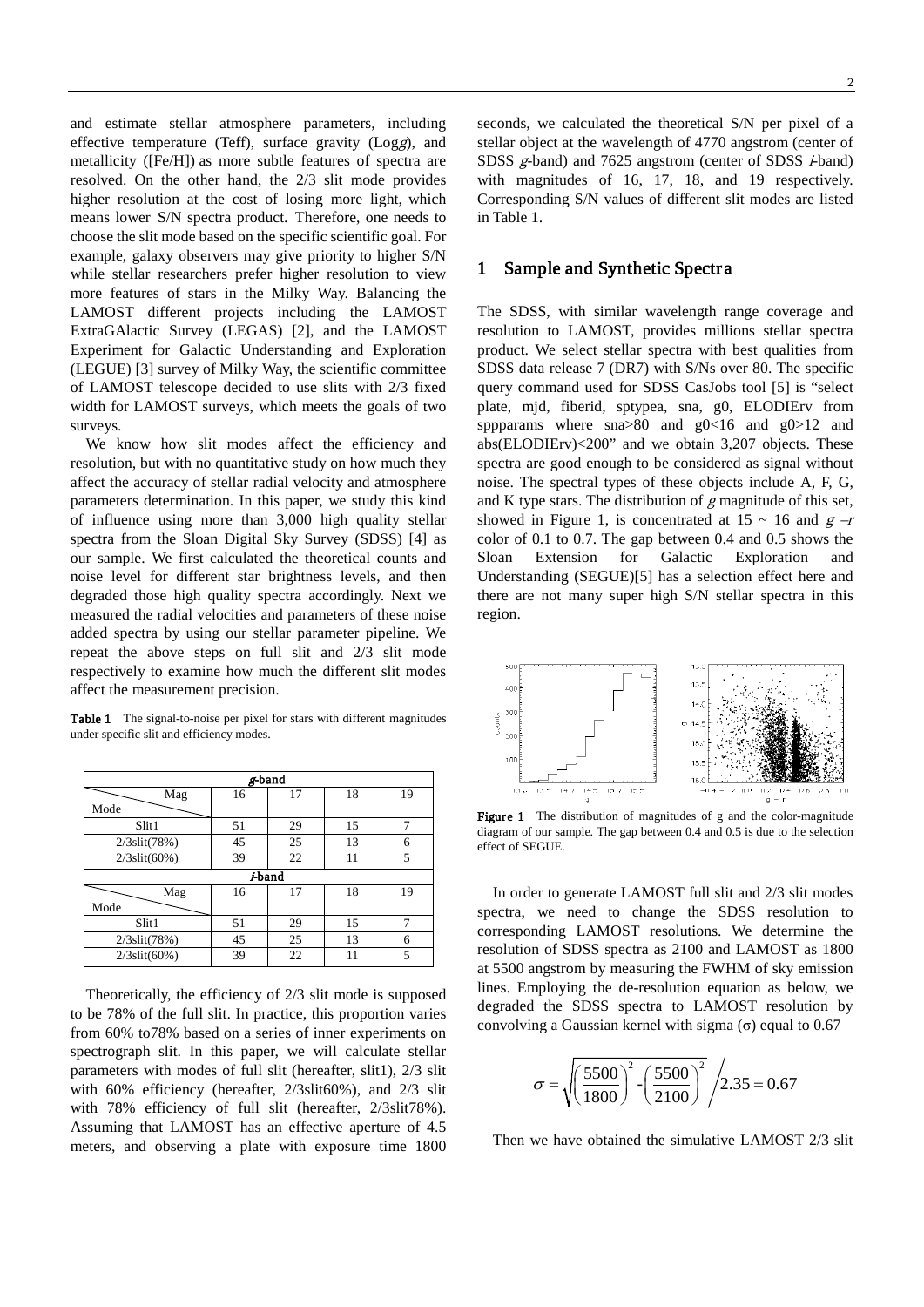mode high quality spectra with a resolution of 1800. If we remove the slit (then it is full slit), the resolution is supposed to be 1200 in theory. So we use the following equation to generate the LAMOST full slit mode high quality spectra with a resolution of 1200.

$$
\sigma = \sqrt{\left(\frac{5500}{1200}\right)^2 - \left(\frac{5500}{1800}\right)^2} / 2.35 = 1.45
$$

 The next step for synthesizing spectrum is to generate different S/N spectra to simulate LAMOST observed stars of different magnitudes in different slit modes. Taking the magnitude of 16 as an example, based on Table 1, the S/N is 51 for slit1, 45 for 2/3slit78%, and 39 for 2/3slit60%. A Gaussian White Noise is added to all the high S/N spectra from previous step to generate spectra with specific S/N. Figure 2 shows an example of a g-band magnitude of 16, with the red line as the original spectrum without noise. The blue one is the slit1 ( $R = 1200$ ) spectra with an S/N of 51; the green one is the  $2/3$ slit78% (R = 1800) spectra with an S/N of 45 and the black one is the  $2/3$ slit $60\%$  (R = 1800) spectra with an S/N of 39.

 In this way, we produce 12 groups' spectra with g-band magnitude in [16, 17, 18, 19] under a slit mode of slit1, 2/3slit78%, and 2/3slit60%.



Figure 2 An example of spectrum with a g-band magnitude of 16. A Gaussian White Noise is added on the original high quality spectra to generate different slit modes spectra. The red line is the original spectrum without noise added. The blue one is the slit1 ( $R = 1200$ ) spectra with an S/N of 51; the green one is the  $2/3$ slit78% (R = 1800) spectra with an S/N of 45 and the black one is the  $2/3$ slit60% (R = 1800) spectra with an S/N of 39.

# 2 Influence on Measurements of Radial Velocity

The 1D-pipeline software of LAMOST [1][6] employs the same method as SDSS [5] to measure the radial velocities of stellar objects. We estimate our stellar radial velocities by performing a "best-match" method that compares the observed spectra with externally measured templates --- the ELODIE library of high-resolution spectra [7]. This method, following the spirit of Glazebrook et al.[8], is also adopted by specBS pipeline [9], which is written for SDSS spectral analysis by D. Schlegel et al.. The spectra in the ELODIE library were obtained with the ELODIE spectrograph of 1.93 m telescope at the Observatories de Haute-Provence. The wavelength coverage is from 4000 to 6800 angstrom. We employ 1962 spectra of 1388 stars with a resolution  $R \sim$ 10,000, which are publicly available as part of the ELODIE 3.1 release [7]. The resolution of these spectra is degraded to 1800 to match the LAMOST spectra by convolving with a Gaussian kernel. Most of the spectra have quite high S/Ns, and are accompanied with estimated stellar parameters from the literature.

We measure the radial velocities (RV) of 3,207 stellar spectra with high quality; the difference between our RV and those from SDSS Online Database is plotted in Figure 3. As we can see, the scatter of their differences is 0.6km/s, which is absolutely small, proving that our pipeline is suitable for these spectra. Notice that a -7.3km/s systematic offset is added on the ELODIE radial velocities of all SDSS stellar spectra for zero-point correction [10], which is coincident with our results in Figure 2. After removing a few points which have a relatively large difference (>10km/s), the count of our data sample is reduced to 3,175.



Figure 3 By measuring the radial velocities by 1D-pipeline, compared with SDSS results, a tiny scatter proves our method and the results are reliable. The "mean", is 7.10 km/s, is the mean value of the differences of our RV and SDSS RV and the "std" is the standard deviation of the differences with a value of 0.6 km/s, which is considered a very slight scatter.

The radial velocities measured from spectra without noise added on (RV0, here after) become the prototype of other 12 groups dataset mentioned in section 1 to assess the accuracy of measurement on those noise added spectra. The radial velocities from spectra of each group are compared with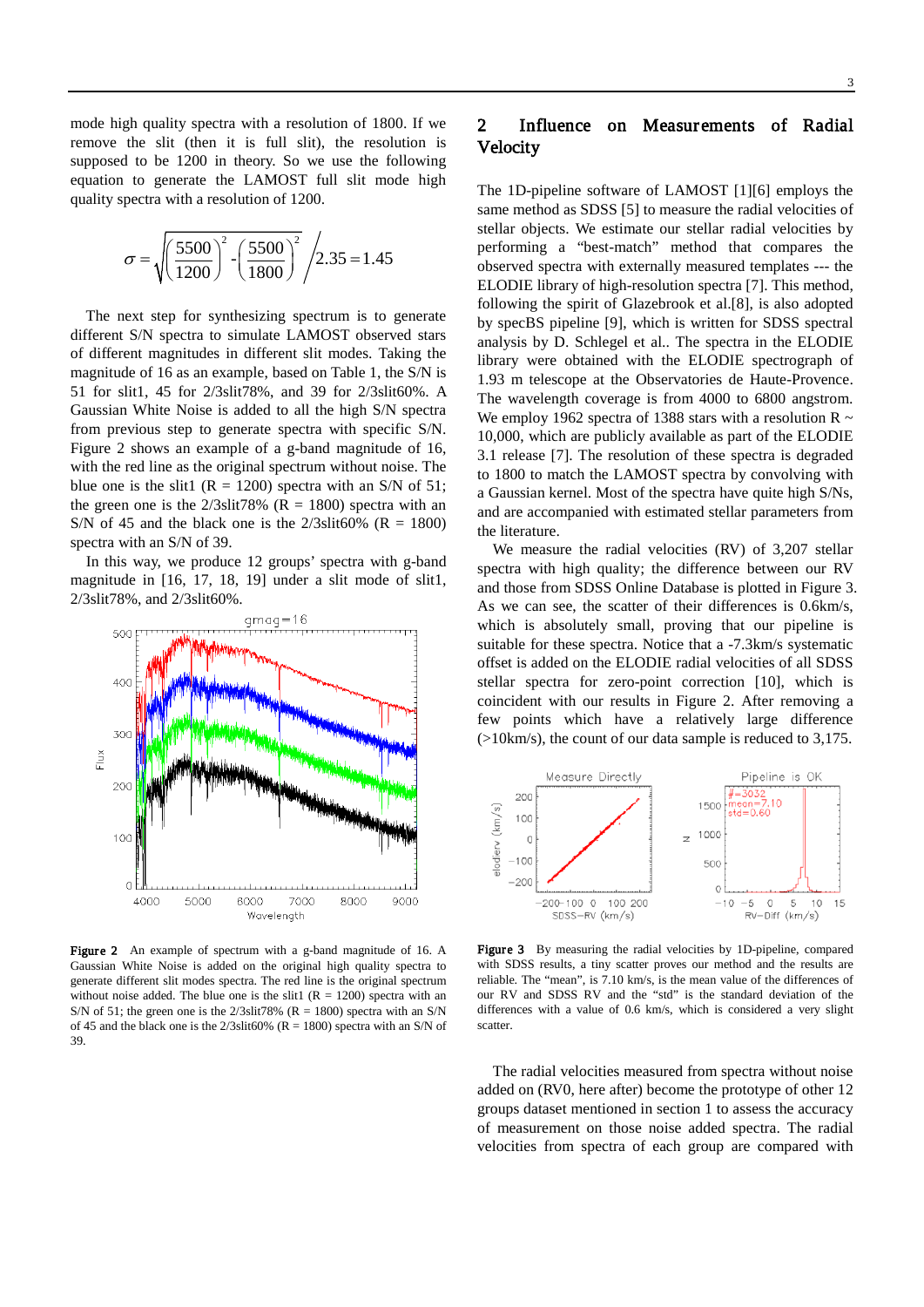RV0. The mean value (the systematic offset) and the standard deviation (std.) of the differences (the statistical 1-sgima error) are summarized in Table 2. The std. of the differences between noise added spectra radial velocity and RV0 are plotted in Figure 4 in order to be more intuitive.

According to the "std." from Table 2 and Figure 3, the 2/3 slit spectrograph mode improves the accuracy of radial velocity measurement slightly even under the lower 60% efficiency (except for the magnitude 19 spectra). An improvement of  $0.5 \sim 1.5$ km/s indicates that the  $2/3$  slit mode plays a positive role in the stellar radial velocity measurement, especially for bright stars. However, a 20.44km/s error for the mode of 2/3slit(60%) with a g-band magnitude of 19, where the S/N is only about 5, indicates that higher resolution does not always obtain high accuracy radial velocity when the S/N is low.

Table 2 The mean values and the "std" of radial velocity differences between 12 groups noise added spectra and the original high quality ones.

| std: 1-sigma error (km/s)     |         |         |         |       |  |  |
|-------------------------------|---------|---------|---------|-------|--|--|
| Mag-g                         | 16      | 17      | 18      | 19    |  |  |
| Mode                          |         |         |         |       |  |  |
| Slit1                         | 2.92    | 4.72    | 9.00    | 18.80 |  |  |
| $2/3$ slit $(78%)$            | 2.44    | 3.95    | 7.56    | 16.50 |  |  |
| $2/3$ slit(60%)               | 2.74    | 4.48    | 8.69    | 20.44 |  |  |
| mean: systematic error (km/s) |         |         |         |       |  |  |
|                               |         |         |         |       |  |  |
| Mag-g                         | 16      | 17      | 18      | 19    |  |  |
| Mode                          |         |         |         |       |  |  |
| Slit1                         | $-0.52$ | $-0.43$ | $-0.06$ | 1.60  |  |  |
| $2/3$ slit $(78%)$            | $-0.26$ | $-0.17$ | 0.19    | 1.93  |  |  |



Figure 4 The 1-sigma statistical differences obtained from comparing the radial velocities between RV0 and 12 groups spectra. Every square point is the 1-sigma scatter for each group, which contains specific magnitude and S/N spectra. The red line is the error of full slit with  $R \sim 1200$ . The green line is for the 2/3slit(78%) and the blue is 2/3slit(60%), both of which have a resolution of 1800.

For more inspection on the radial velocity accuracy variation, we separate our samples by spectral type as A, F, G, K type subsets. We compare the radial velocities precision of different spectral types and display the statistic differences in Figure 5. For the FGK stars, the accuracy of RV measure for 2/3slit60% is similar to the full slit mode, and it's only a bit better (up to 4km/s) for 2/3slit78%. In the case of A type star, full slit is better than 2/3slit60%, similar to 2/3slit78%, or even better at an magnitude of 19. 2/3slit60% has about 15km/s more scatter than the full slit mode at the magnitude 19. Since the efficiency of the slit varies between 60% and 78%, we conclude that 2/3 slit may improve the RV accuracy slightly for FGK type stars, but does not affect the A type star



Figure 5 The 1-sigma statistical differences of different spectral type stars. The top-left is for A stars, the top-right is for F stars, the bottom-left is for G stars, and the bottom-right is for K stars. The lines here are the same as in Figure 4. 2/3 slit improves the G and K stars radial velocity accuracy while makeing the A and F worse.

## 3 Effects on the Estimate of Stellar Atmosphere Parameters

The SDSS employs a software package, the Sloan Extension for Galactic Exploration and Understanding (SEGUE) Stellar Parameter Pipeline (SSPP), to estimate the fundamental stellar atmospheric parameters (effective temperature, surface gravity and metallicity) for AFGK-type stars using multiple techniques based on medium-resolution spectroscopy and ugriz photometry [10]. A number of tests were carried out to assess the performance of the SSPP. They sought to validate the radial velocities and stellar parameters determined by the SSPP by comparing selected member stars of three globular clusters (M 15, M 13, and M 2) and two open clusters (NGC 2420 and M 67). Besides, 150 high-resolution spectra of SDSS-I/SEGUE stars were used to calibrate and validate the radial velocities and the atmospheric parameters adopted by the SSPP [11].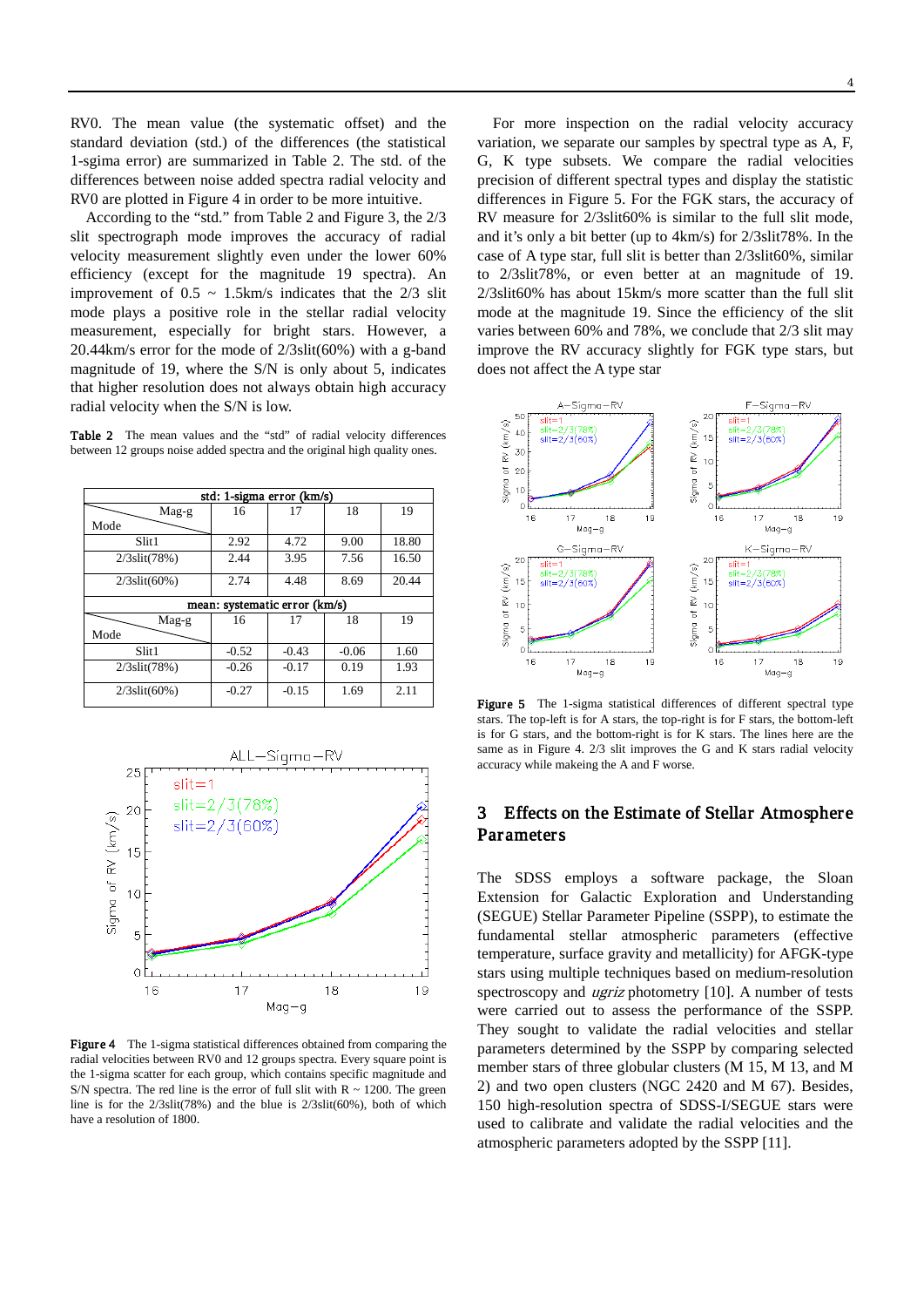

Figure 6 Comparison of FeH0 with 12 groups spectra under full slit and 2/3 slit mode with different S/N. The horizontal axis is the [Fe/H] from original high S/N spectra and the vertical axis is the ones with noises. The "mean" marked in the diagram shows the mean of the differences (the systematic error) between the original spectra and the noise-added spectra. The "std" here is the standard deviation of the differences (the 1-sigma statistical error).

In this paper, we focus on studying how much 2/3 slit influences [Fe/H] and Teff estimate accuracy. We divided the sample into four groups according to their spectral types, A F G K, each containing about 300 stars. Then those stars were degenerated based on slit mode and magnitude as described in sections  $1 \& 2$ , with finally 12 groups of data samples in different spectral types and slit modes. We employ ki13, NGS, ANRR, ANSR, HA24, and HD24 methods of SSPP for Teff estimate while only choosing ki13, NGS, ANRR, and ANSR for [Fe/H] estimate. Then a combination of these methods is used on each group spectra

respectively. We also apply those methods to the original high quality spectra for comparison.

To further investigate how the 2/3 slit affects the parameter accuracy, we use the high S/N SDSS spectra as a standard to compare the difference between the high S/N and the degenerated spectra. We define the effective temperature and metallicity for high S/N results as Teff0 and FeH0 respectively. Figure 6 shows the respective [Fe/H] differences of full slit and 2/3slit (60% & 78%) compared with FeH0. The standard deviation of the differences ("std." in Figure 6) is larger with lower S/Ns. The differences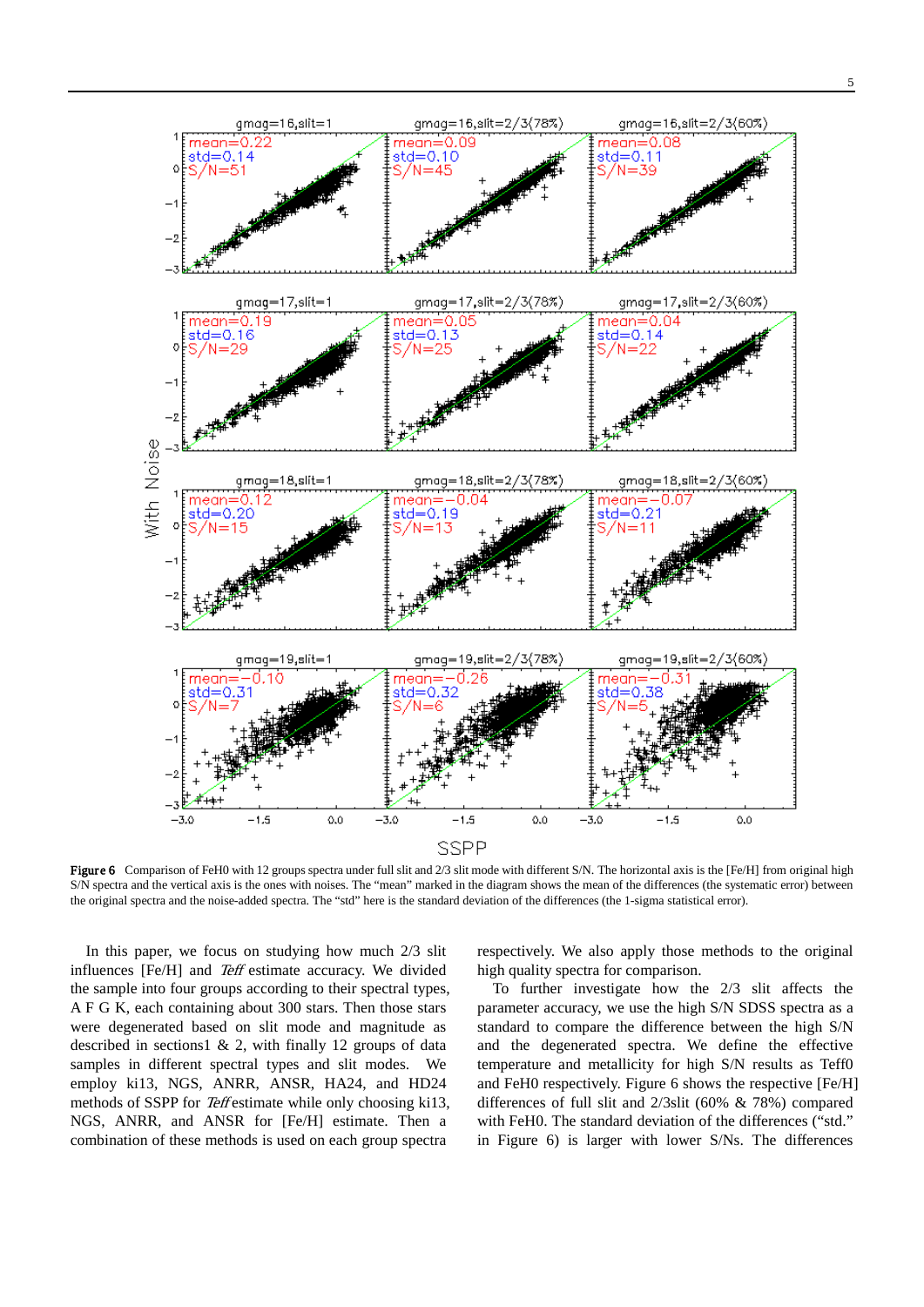between noises added spectra and FeH0 for different slit modes show similar level in dispersion. The 2/3 slit mode is a little bit smaller than the full slit mode except in magnitude 19, while no obvious improvement is found for faint stars.

Figure 6 also indicates that there is a systematic offset with S/N for each slit mode. Spectra with higher S/N show an underestimate of [Fe/H], while with the increase of noise, the systematic offset turns positive, and [Fe/H] becomes overestimated. This systematic effect with noise for different methods had already been noticed by SSPP [10], and can be corrected with prior knowledge from this kind of simulation. The standard deviation of the differences of each spectral type star are plotted in Figure 7. The influence on metal-rich K type stars is very small while metallicity error shows a relatively larger scatter on the stars with less metal lines, such as A and F type stars.



Figure 7 The statistic metallicity error of different spectral types The top left is for A stars, the top right is for F stars, the lower-left is for G stars, and the lower right is for K stars. The lines here are the same as in Figure 3.

We employ the SSPP methods to estimate the effective temperature and compare the results with Teff0 in the same way as we did for metallicity. According to Figure 8, in most cases except for 2/3slit78% at magnitude 16, full slit has lower scatter than 2/3slit in temperature determination. The 2/3 slit decreases the accuracy of Teff estimation 2  $\sim$ 60K. We also check this effect on different spectral types in Figure 9 and draw the same conclusion, indicating that 2/3 slit does not improve the Teff estimation for different spectral types. Figure 8 also indicates that there is a system underestimation of temperature for all slit modes when S/N decreases. According to the experiments by Lee et al.[10], the temperature determination is sensitive to S/N for some of the methods in the SSPP, especially ANNSR, NGS1 and HA24 methods used here. So we conclude that the system change of Teff determination with S/N is not caused by the slit mode, but it can be corrected once the system pattern is known and won't affect our conclusion that the 2/3 slit won't improve the accuracy of Teff determination.



Figure 9 The 1-sigma statistical error for different spectral types obtained from comparing the effective temperatures between Teff0 and 12 groups spectra.

### 5 Conclusions

In this paper, we generate synthetic stellar spectra of various brightness by adding a Gaussian White Noise to simulate the 2/3 slit (60% and 78% efficiency) and full slit mode of LAMOST spectrograph for the purpose of assessing how much 2/3 slit improves the measurement of stellar radial velocity and atmosphere parameters for a given magnitude. A series of experiments reveal the 2/3 slit mode influences the accuracy of radial velocity measurements with a slight improvement of  $0.5 \sim 1.5 \text{km/s}$  except for the A type star which has less lines in their spectra than later types. In terms of stellar atmosphere parameters, we estimate the metallicity and effective temperature of stellar spectra grouped by spectral type. The 2/3slit78% mode improves the [Fe/H] measurement accuracy of bright stars with high S/N while no obvious improvement is proved for faint stars compared with the full slit. Besides, the 2/3slit60% mode is similar to full slit mode. In addition, the [Fe/H] of the metal-rich K type stars causes a small error and the effect from 2/3 slit is not obvious while the accuracy of relatively metal-poor stars, such as A, F type stars, is reduced because of low S/N of 2/3 slit. The experiments on effective temperature turn in a consistent performance that 2/3 slit mode decreases the accuracy of Teff estimation for various brightness stars with an order of  $2 \sim 150K$  compared with the full slit mode. The systematic difference of Teff estimation accords with the experiments on parameter sensitivities to S/N by Lee et al. [10].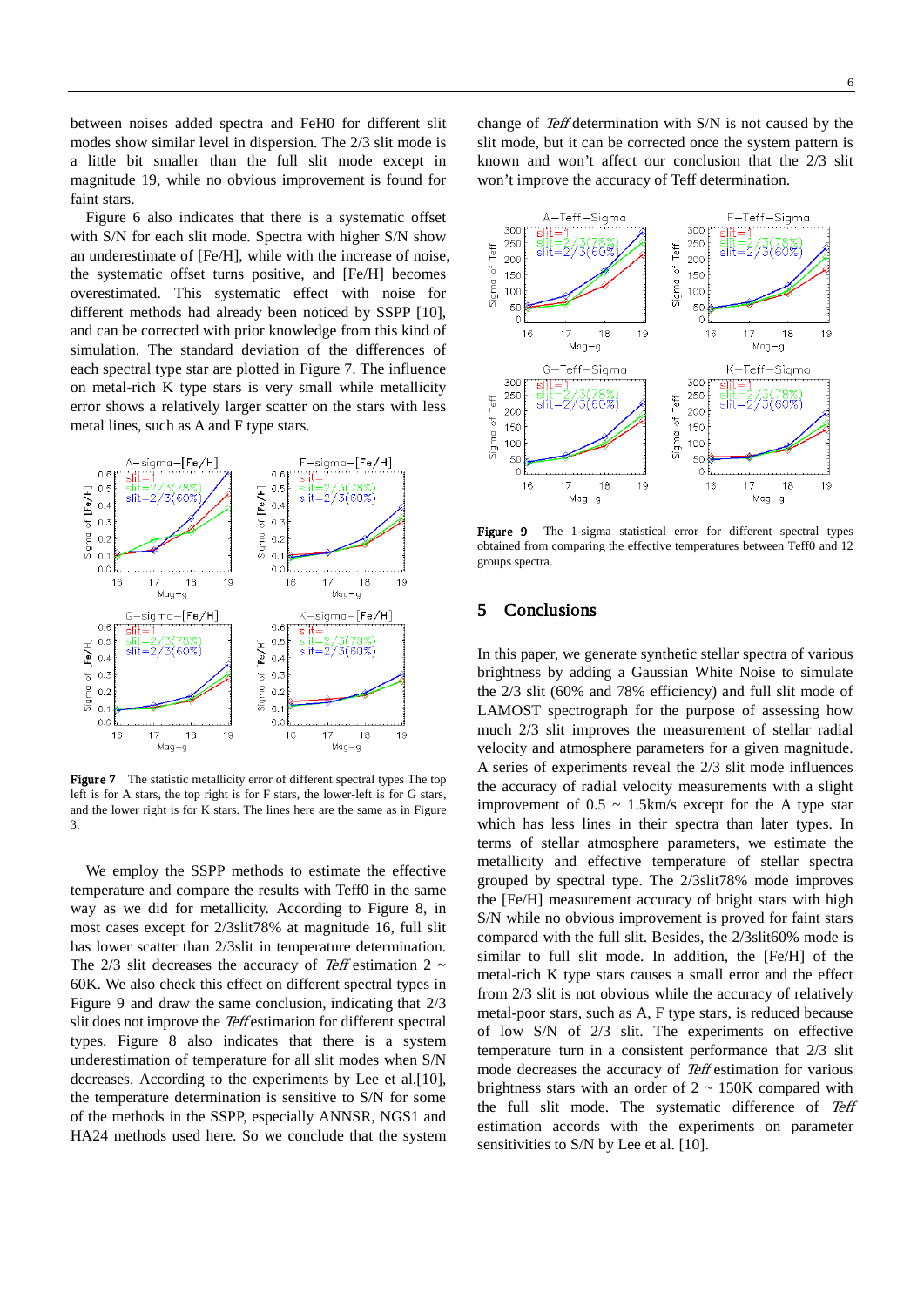Since the efficiency of 2/3 slit changes between 60% and 78%, the accuracy of determined stellar parameter should vary between those values in simulation. Then we conclude that the 2/3 slit improves RV and [Fe/H] measurement accuracy, especially for the bright stars, but with a drawback for Teff estimate since it decreases the efficiency of spectrograph and gains low S/N spectra.

This work was supported by the National Natural Science Foundation of China (Grant Nos. 11203045).

- 1 Cui X Q, Zhao Y H, Chu Y Q, et al. The Large Sky Area Multi-Object Fiber Spectroscopic Telescope (LAMOST). RAA, 2012, 12: 1197-1242
- 2 Zhao G, Zhao Y H, Chu Y Q, et al. LAMOST spectral survey An overview. RAA, 2012,12: 723-734
- 3 Deng L C, Newberg, H J, Liu C, et al. LAMOST Experiment for Galactic Understanding and Exploration (LEGUE) —The survey's science plan. RAA, 2012, 12: 735-754
- 4 Stoughton C, Lupton R H, Bernardi M, et al., Sloan Digital Sky Survey: Early Data Release. AJ, 2002, 123: 485–548
- 5 Adelman-McCarthy J K, Agüeros M A, Allam S S, et al. The Sixth Data Release of the Sloan Digital Sky Survey. ApJs, 2008, 175: 297-313
- 6 Wang F F, Luo A L, Zhao Y H. Calibration of LAMOST spectral analysis. Proc. SPIE, 2010, 774031-9
- 7 Moultaka J, Ilovaisky S A, Prugniel P, et al. The ELODIE Archive. PASP, 2004, 116: 693
- 8 Glazebrook K, Offer A R, Deeley K. Automatic Redshift Determination by Use of Principal Component Analysis. i. Fundamentals, ApJ, 1998, 492: 98–109
- 9 Bolton A S, Schlegel D J, Aubourg E, et al. Spectral Classification and Redshift Measurement for the SDSS-III Baryon Oscillation Spectroscopic Survey. AJ, 2012, 144: 144-164
- 10 Lee Y S, Beers T C, Sivarani T, et al. The SEGUE Stellar Parameter Pipeline. I. Description and Comparison of Individual Methods. AJ, 2008, 136: 2022-2049
- 11 Lee Y S, Beers T C, Sivarani T, et al. The SEGUE Stellar Parameter Pipeline. II. Validation with Galactic Globular and Open Clusters. AJ, 2008, 136: 2050-2067